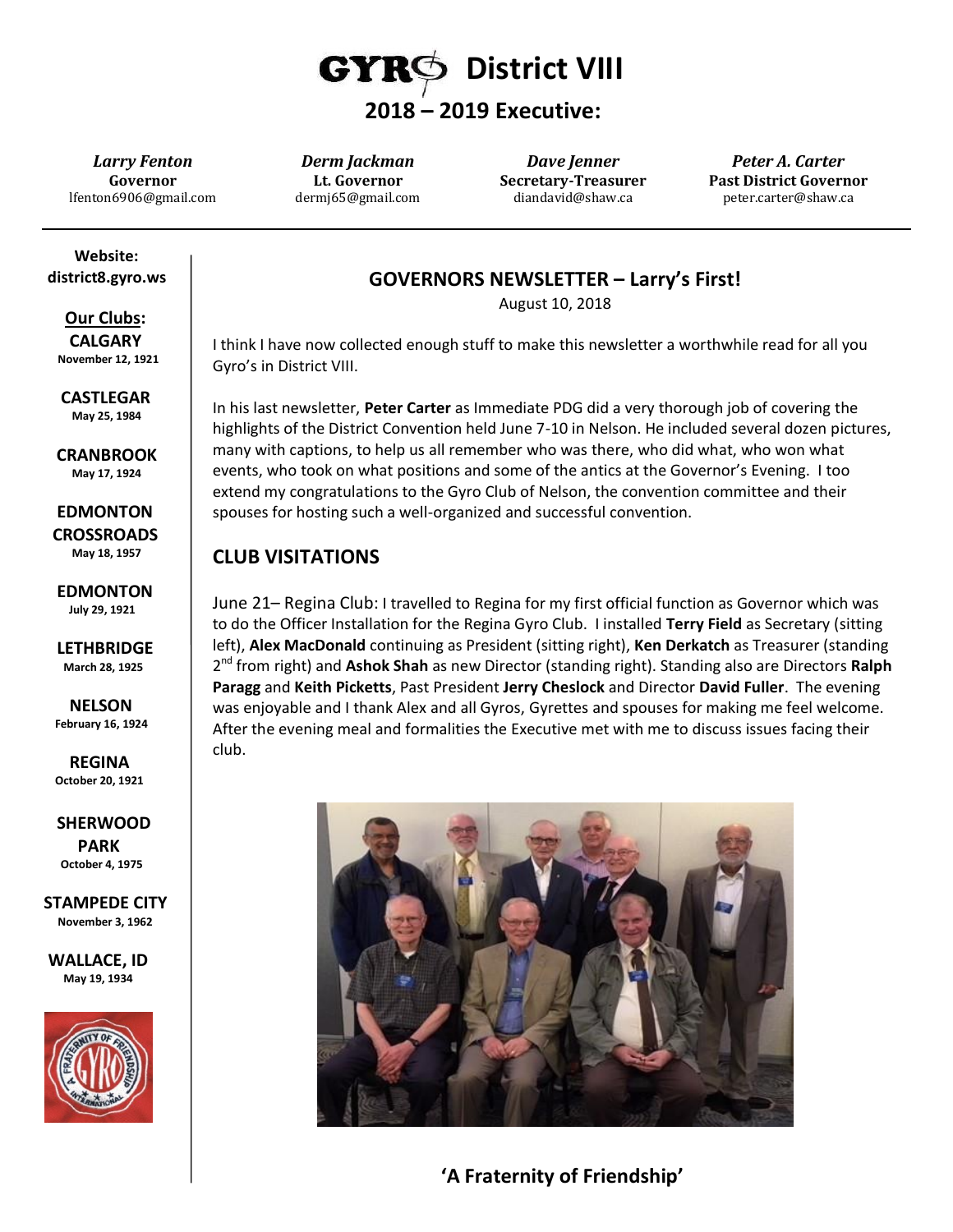#### Page 2

**District VIII Website:** I am pleased to announce that Peter Carter, IPDG has graciously assumed the role of Webmaster since the unfortunate resignation of Jim Copeland from this role in June. Thank you Jim for your fine work in creating and maintaining the website for all the time you were involved.

Peter has now updated and added some current information to the website and I invite you to visit it at: <http://district8.gyro.ws/>Peter welcomes any feedback on any corrections that need to be made as well as any additions/changes that would make the website more useable.

**International Convention at Lake Geneva:** Betty and I attended this convention from June 24 -30. It was an interesting week with the following high-lights:

- Alan Pentney (PDG) was installed as  $2^{nd}$  Vice President of Gyro International (GI)
- Ted Shewchuk became  $1<sup>st</sup>$  Vice President of GI
- Matt Johnston (District VI) became President of GI
- Dale Woodroffe became Immediate Past President of GI
- Peter Evans (District IV) became Membership Director
- Mike McNally (District III) was confirmed as Secretary/Treasurer towards year-end.

District VIII received some GI Awards for 2017 – 2018 as follows:

- Calgary Club Bryan Sherwood- Best Bulletin (large club)
- Edmonton Club Internal Expansion
- Stampede City Internal Expansion (small club)
- Stampede City Ian Greig Best Bulletin (small club)
- Stampede City Al Clark Best website

At the Executive Training session, the Metro Gyro Club of Minneapolis shared their new approach to enhance membership growth and retention which was well received and viewed as a "best practice". I have distributed this presentation to District VIII club presidents for their consideration in adopting/adapting this approach or at least some of its components within their own clubs. This presentation is also available on the District VIII website under the What's New as well as under the Clubs tab.

**CURLARAMA – 2018** is now scheduled from November 2 – 4 in Banff and is being hosted by the Stampede City club. Registration form has recently been issued to clubs and is available on the District website under Main Page / Upcoming Events / Curl-a-rama: <http://district8.gyro.ws/>